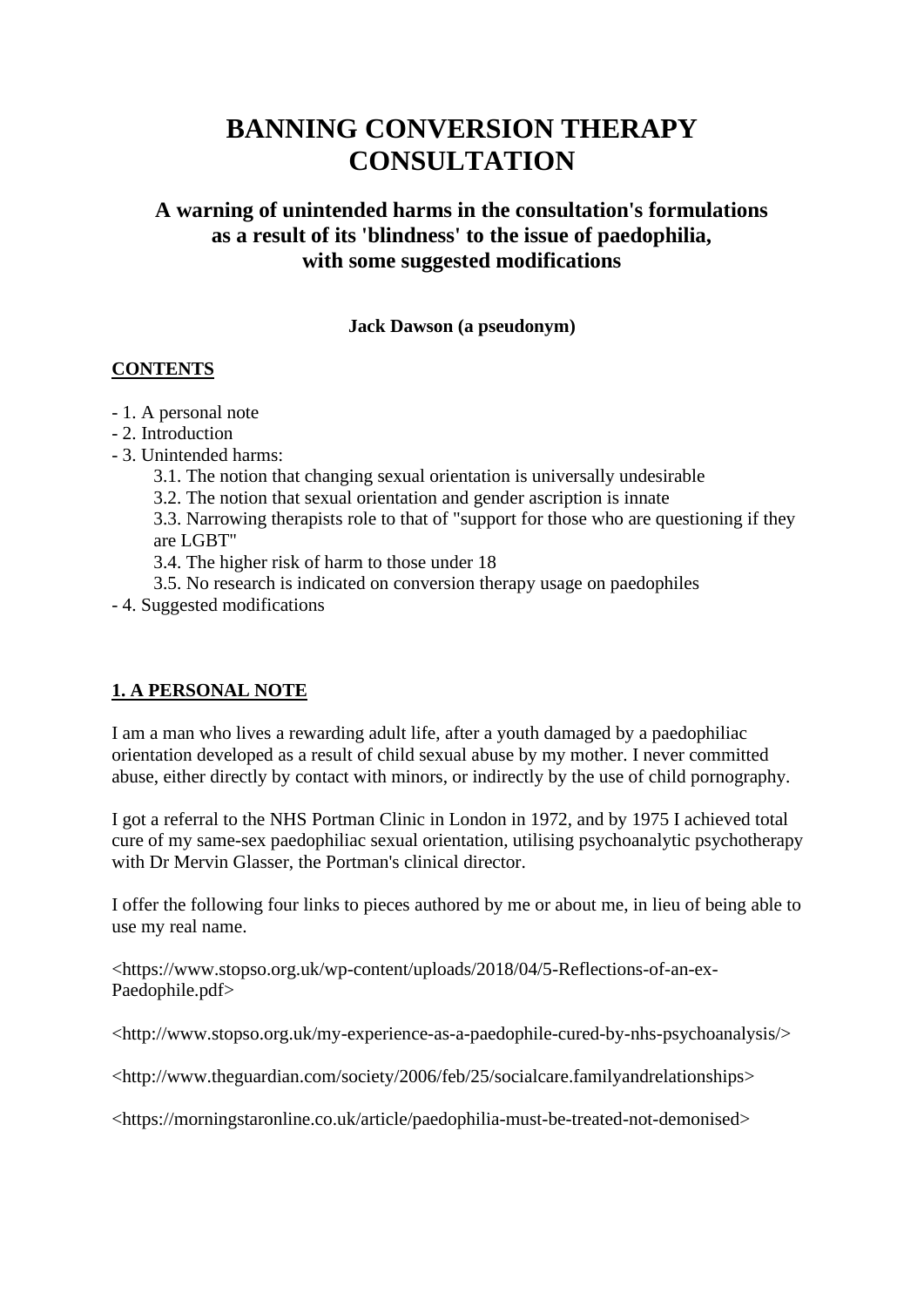## **2. INTRODUCTION**

I welcome the government's intention to legislate against the practice of conversion therapy, which is bullying, manipulative and oppressive, and damaging to the mental health of LGBTQ+ people. Conversion therapy operates on the premise that homosexual orientation and transgender identity are problematic, pathological, sinful, against religious 'truths', and can be altered by acts of self-will and self-rejection, and voluntarist or god-willed re-direction of these aspects of selfhood.

Yet same sex adult-to-adult sexual orientation offers fully rewarding sexual expression and the richest relations of intimacy, commitment and love, whilst transgender identity is an ordinary part of the spectrum of gender identity.

There are no intrinsic reasons why homosexually orientated and transgender people should ordinarily wish to renounce these authentic parts of their lives, and conversion therapy is thus both ineffective and damaging.

**However, the wording and formulations in which the consultation expresses this reality are worrying, and may do unintended harms to those people who have a sexual orientation on the paedophiliac spectrum, that is, an adult-to-minor sexual orientation, and wish to rid themselves of that damaging orientation by committing to talking therapies which have a proven curative potential.**

The worrying formulations which may do unintended harms appear in a number of repeated wordings within the consultation, and by acts of omission.

## **3. UNINTENDED HARMS**

#### **3.1. The implication that changing peoples sexual orientations is universally undesirable : - Where does that leave paedophiles?**

The consultation states that: -

- **'The Government considers that delivering talking conversion therapy with the intention of changing a person's sexual orientation** (...) **should be considered a criminal offence.'** 'Consultation questions on the proposals. Q2.

- **'Our view is that a talking therapy delivered to (persons) with the intention of changing their sexual orientation** (...) **should constitute a criminal offence.**' Summary of proposals. Point 42.

**- 'The government is of the view that talking conversion therapies will have the intention of changing a person's sexual orientation (...). These are the therapies we want to capture'.** Banning acts of conversion therapy. Point 36.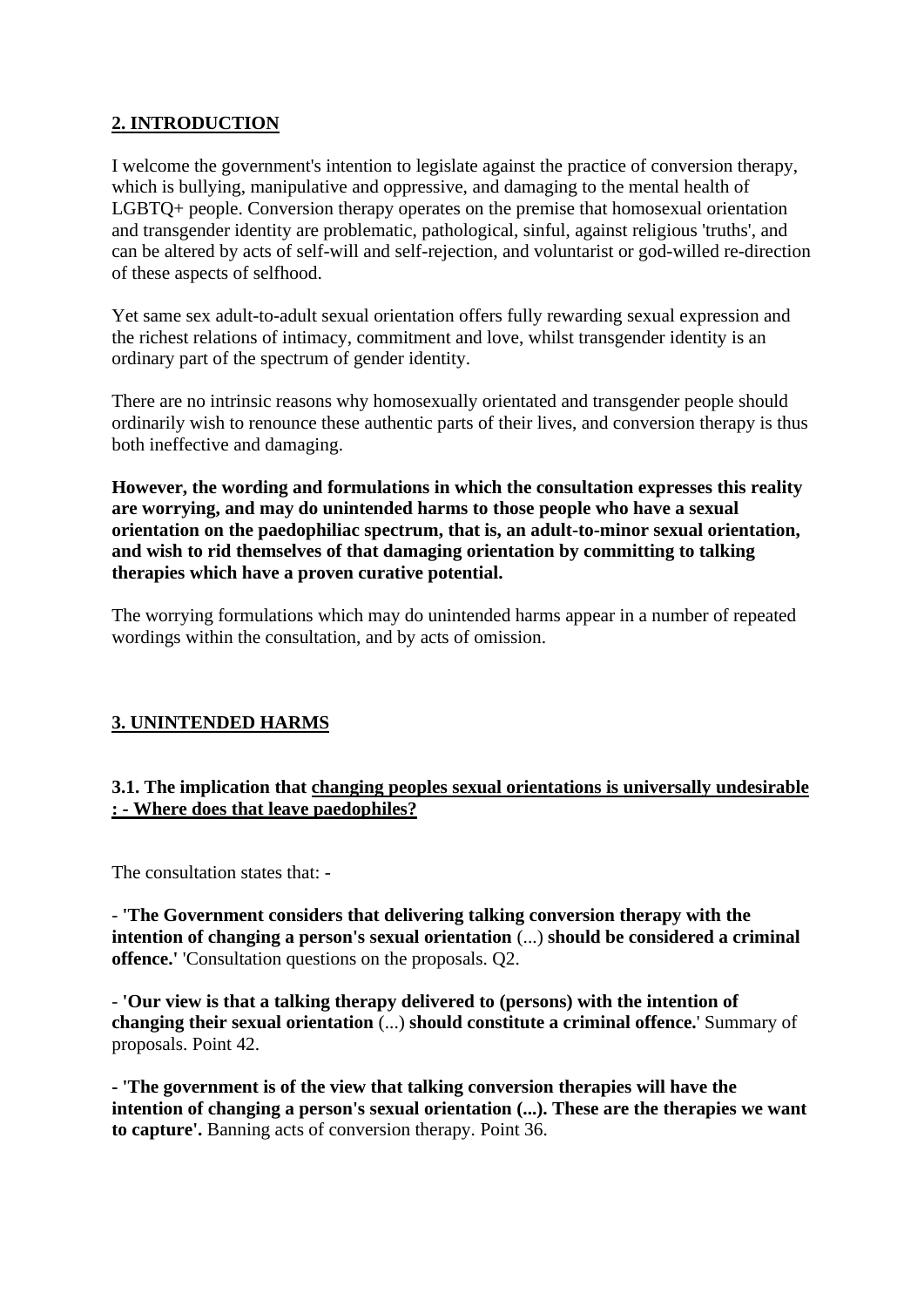**- 'The proposed protections are universal: an attempt to change a person from being attracted to the same-sex to being attracted to the opposite-sex (...) will be treated in the same way as the reverse scenario'** (that is, as invidious). Ministerial Forward, Paragraph 5.

**'An attempt to change a person from being attracted to the same-sex to being attracted to the opposite-sex will be treated in the same way as the reverse scenario'** (that is, as invidious). Introduction. Point 2.

**'An attempt to change a person's sexual orientation (...) will be treated in the same way as the opposite scenario'** (that is, as invidious). Summary of proposals. Point 19.

Nowhere does the consultation recognise that there are circumstances in which changing a person's sexual orientation is deeply desirable and achievable, as it is particularly for people with a paedophiliac sexual orientation<sup>i</sup>.

The consultation repeatedly uses wordings which imply that changing people's sexual orientations is universally undesirable, and the text is blind to the existence of large numbers of people whose sexual orientation is paedophiliac, and who yearn to rid themselves of that orientation. Those people need a discourse which recognises the existence of talking therapy which can result in them changing their sexual orientation and leading fulfilling lives.

(Such psychoanalytically based therapy is offered within the NHS at the Portman Clinic, part of the Tavistock-Portman Foundation Trust, Swiss Cottage, London.)

**3.2. The consultation's reference to sexuality and gender identity as "innate aspects of personhood" is only partially true, and will serve a dominant discourse which drastically limits potentially curative therapeutic services for paedophiles (to the point of near-extinction of always-tiny NHS psychoanalytic curative service provision).** 

The consultation's reference to sexuality and gender identity as "innate aspects of personhood" (Banning aspects of conversion therapy. Point 52) is part of a wider ideological retreat from the notion that sexual orientation and gender identity are multi-causal.

I have great sympathy for the dilemma of LGBTQ+ people who face a reactionary ideology that describes their sexualities and gender ascriptions as contingent, secondary, sinful, perversions, or minimises them as wilful, just-a-phase, the result of being in bad company, and so on.

Yet it is extremely controversial, and, I think, untrue to state that sexuality and gender identity are simply 'innate'. There is a strong developmental element to sexuality and gender, in which infantile and childhood relationships with core carers, wider culture, child sexual abuse and trauma all have a role. There is a genetic element, but how large a factor that is remains controversial, though current ideological trends favour ascribing it a major part.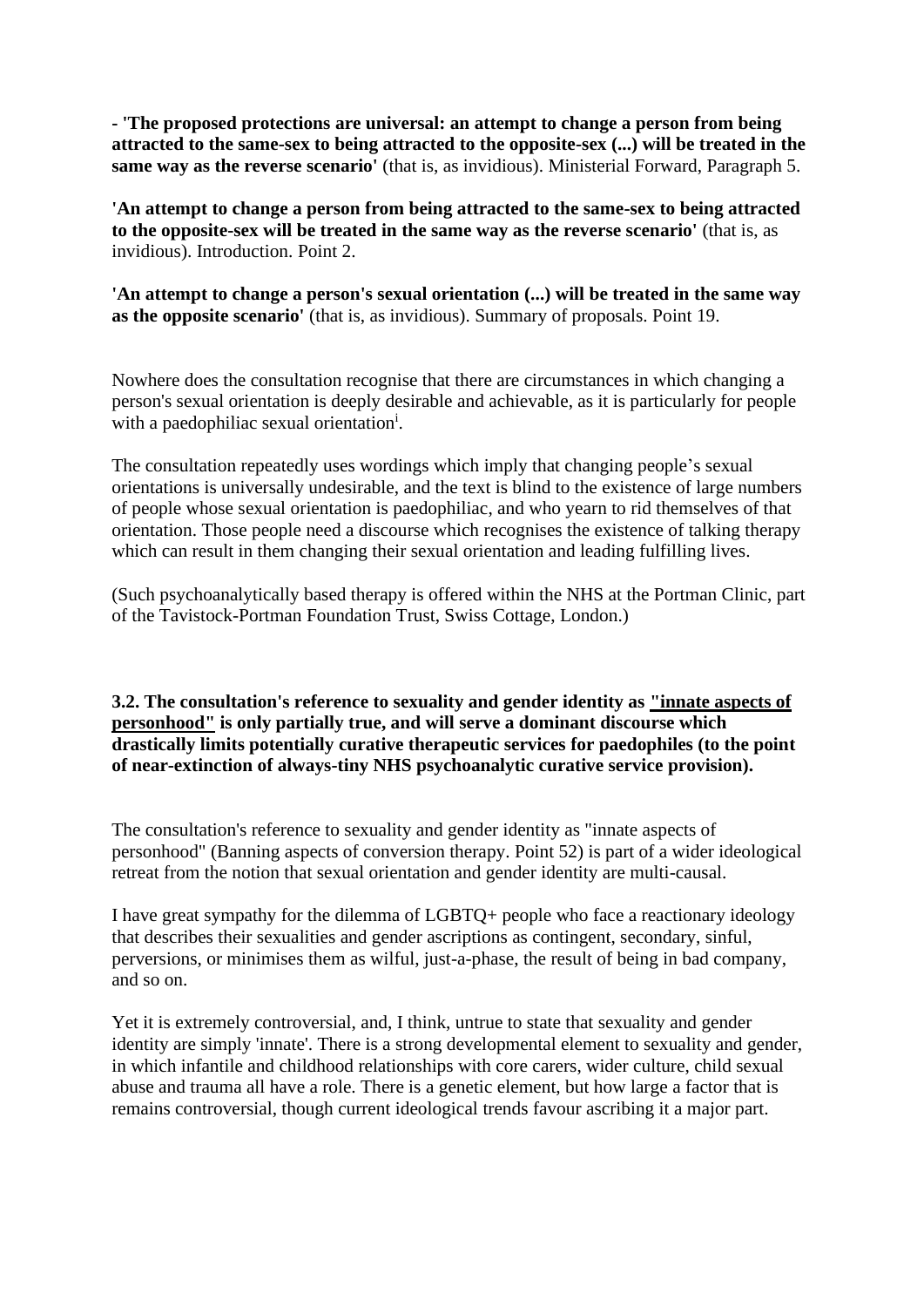The characterisation of sexuality and gender as 'innate' serves to damage the fragile positive discourse that argues that paedophilia is an orientation that can be changed and eradicated with analytic exploration within therapeutic relationships.

The 'othering', demonisation, and remorseless driving-out of paedophilia from all discourse on sexuality, including most LGBTQ+ discourse, makes the possibility of this argument being heard much more difficult, but if we are to develop a strategy for the elimination of child sexual abuse and paedophilia, then this argument must be heard.

**3.3. The consultation argues that the ban on conversion therapy will not interfere with clinicians and other health care professionals support for those who are "questioning if they are LGBT." Yet most paedophiles do not 'question' that they have that orientation. They know it as an awful fact. But that does not mean that they are beyond the possibility of changing that orientation, and that is what we must encourage. These wordings hamper that process of encouragement, and potentially narrow the field in which clinicians may freely operate.**

The consultation states that: -

**- 'The ban will complement the existing clinical regulatory framework and not override the independence of clinicians to support those who may be questioning if they are LGBT'** (Summary of proposals. Point 21).

**- 'Banning conversion therapy must not result in (clinicians and others) providing legitimate support for those who may be questioning if they are LGBT'** (Banning acts of conversion therapy. Point 35)

**- 'Legitimate talking therapies that support a person who is questioning if they are**  LGBT do not start from the basis that LGBT is a defect or deficiency'. (Banning acts of conversion therapy. Point 37).

I understand and support the positive point about the nature of effective psychotherapy that the consultation seeks to make here, but, whilst it may stand as a valid self-contained point for the LGBT community, it is inadequate and potentially limiting and damaging for paedophiles.

Legitimate talking therapies must start from a point where the patient/client and therapist both recognise that adult-to-minor sexual relations are intrinsically damaging to the child, as well as damaging the curative treatment potentials for the adult perpetrator.

To constrain the role of clinicians and counsellors to that of supporting the 'questioning' of a client/patients orientation is not appropriate for those treating paedophiles. For paedophiles there is not and cannot be an option of acting out their sexual orientation, for that would be profoundly damaging to their child victims.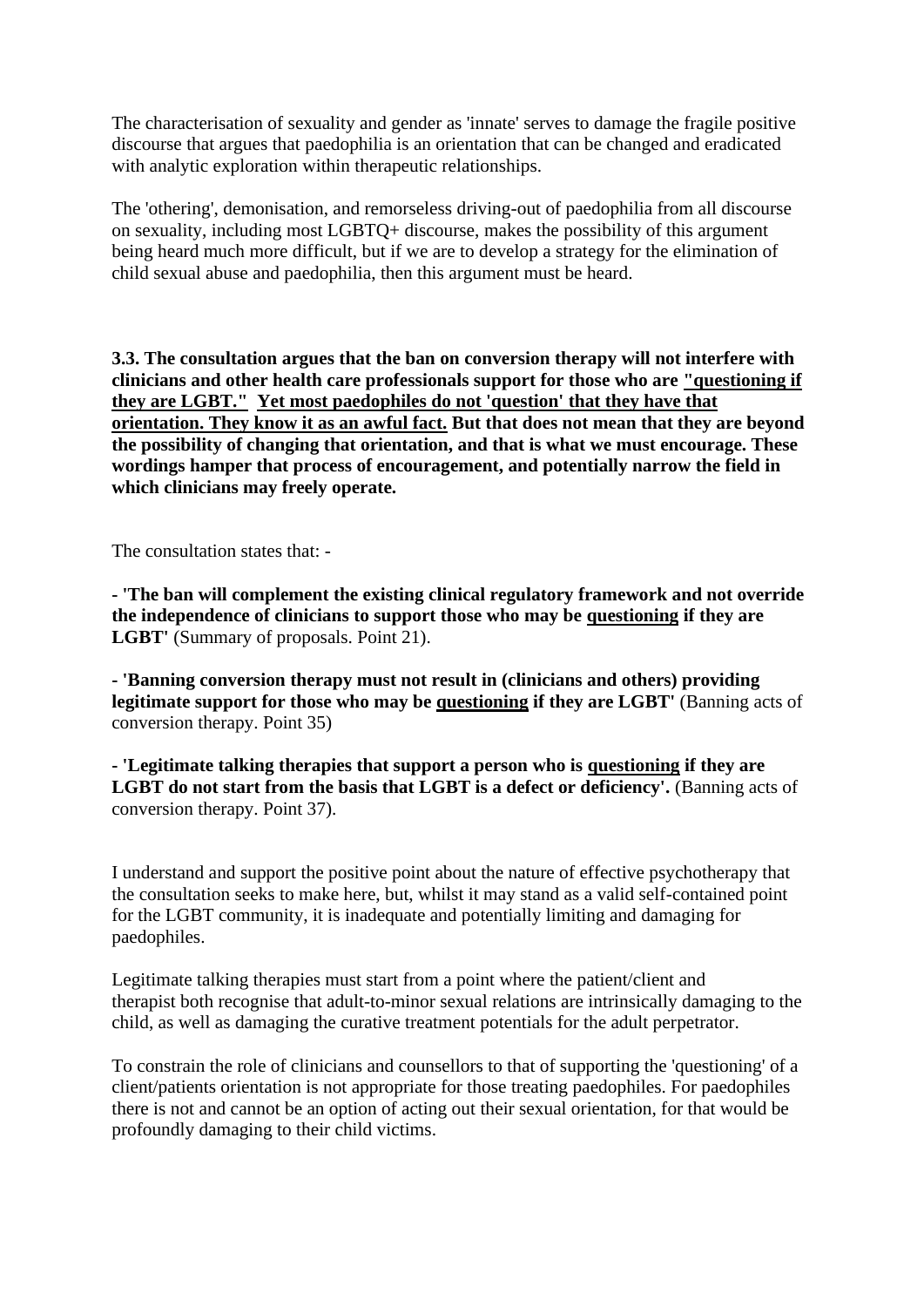Where clinicians judge that treatment with a curative perspective is possible with paedophiles, they should work with that perspective. That is the only responsible stance to take, if funding resources allow them to do so.

Questioning is not enough. Encouragement is necessary.

**3.4. The consultation repeatedly emphasises the higher risk of being harmed for those under 18 by both conversion therapy and 'counselling.' Yet talking treatment intervention with young people who are developing, or already clearly have a paedophiliac orientation is central to - indeed probably the most important part - of a strategy for breaking the cycle of child sexual abuse, and changing that young person's new or emerging paedophiliac orientation.** 

The consultation states that: -

**- It is also vitally important that** (...) **young people are supported in exploring their identity without being encouraged towards one particular path. This is especially the case for those who are under 18** (...). Ministerial Foreword. Paragraph 4.

**- The view of the Government is that adults should be free to choose to seek out counselling in keeping with personal freedoms.** (...) **It is the Government's view that those who are under 18 are more at risk of being harmed by such counselling and as such, our proposals will protect young people regardless of whether they have freely entered such counselling. Providing such counselling to under 18s** (...) **will be an offence.** Banning acts of conversion therapy. Point 39.

**- Our view is that a talking therapy delivered to** (...) **a person under 18** (...) **with the intention of changing their sexual orientation** (...) **should constitute a criminal offence.** Banning acts of conversion therapy. Point 42.

The latter formulation in Point 42 above is truly shocking. It wholly fails to recognise the crucial role that analytically based talking treatment can have in preventing children from solidifying a life-long paedophiliac orientation, and in breaking the cycle of child sexual abuse .

Many or most paedophiles recognise their sexual orientation very early on. In my case I was 15 when I recognised this, and that is fairly typical.

In my case the six year delay, till I was 21, in my accessing therapeutic support further damaged my social and psycho-sexual development and left me with a greater burden of developmental tasks to deal with after that later age.

For the huge numbers of other British paedophiles who were not privileged (as I was) to discover the tiny NHS curative service that existed and still exists, or whose psycho-sexual damage was far greater than mine, this delay will have solidified patterns of despair and denial, and patterns of acting out child sexual abuse, and thus replicating the cycle of abuse.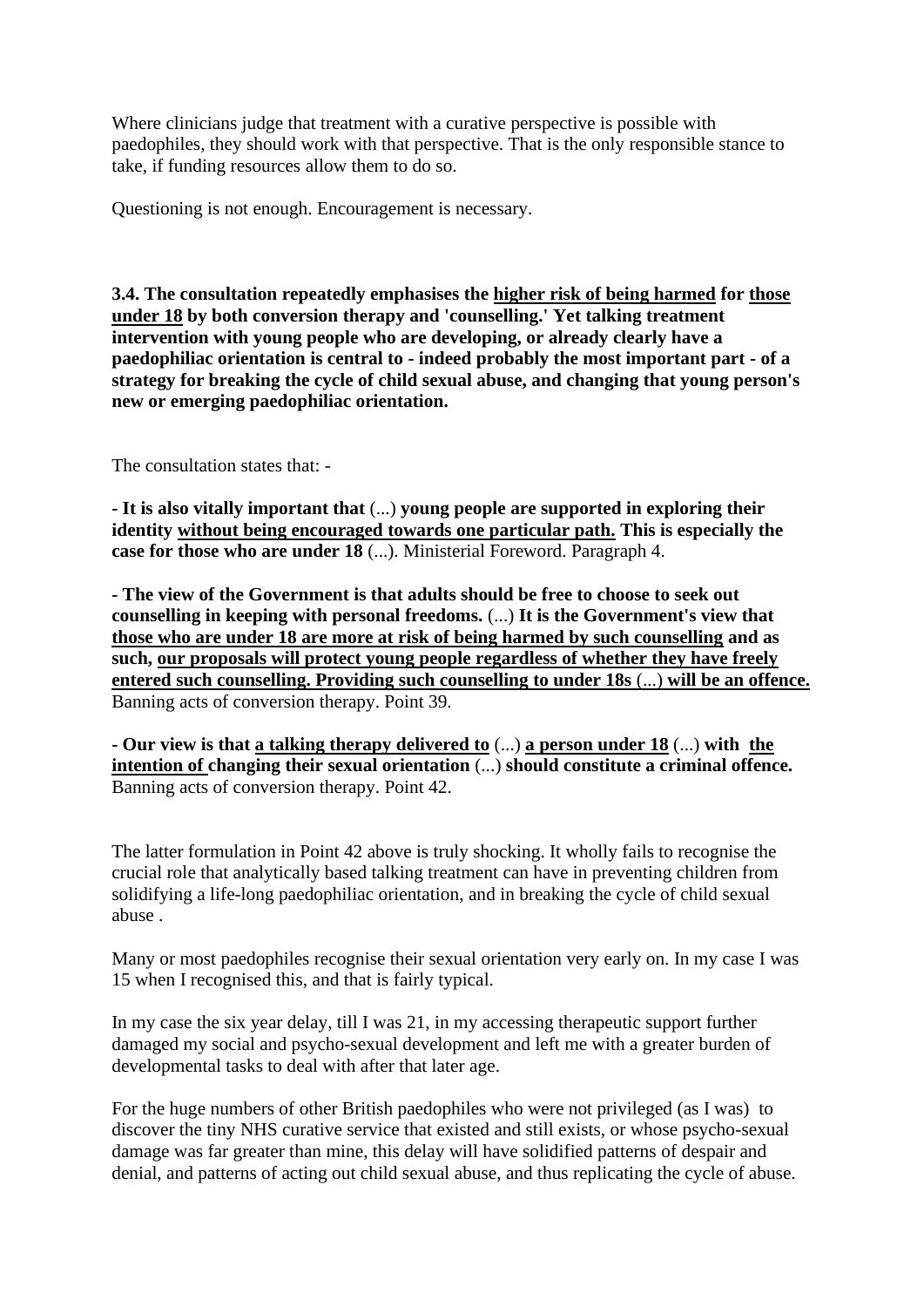The consultation is right to recognise the increased potential for harm that conversion therapy can cause in those under 18, but this consultation needs to match this recognition with a parallel recognition that the potential for positive, curative change in those under 18 who are at risk of developing paedophiliac orientations is far greater than it is for those who have been left for many years to develop fixed paedophiliac orientations and patterns of child sexual abuse.

**3.5. No research is indicated into whether conversion therapy techniques are used on people who have a paedophiliac orientation, yet it seems highly likely that that is the case. This research lacuna should be addressed, for the harms done to paedophiles by conversion therapy will be as great or greater than those done to homosexual and trans people: - reinforced stigma, self-disgust, despair and suicide.**

The consultation states that: -

**- 'The National LGBT survey found that 5% of respondents said that they had been offered conversion or reparative therapy in an attempt to cure them of being LGBT, and a further 2% said they had undergone it (Government Equalities Office 2018)'.**

Much traditional cultural prejudice links or conflates paedophilia and homosexuality.

However, this consultation seems to have made an opposite error in that it has been wholly blind to the issue of paedophilia.

The population of those on the paedophiliac spectrum is probably of the same order of size as those on the homosexual spectrum, though the paedophiliac spectrum remains almost wholly invisible in our open sociality, whilst homosexuality has achieved a great measure of visibility and normalisation.

It is sad that the LGBT survey does not appear to have addressed the invisibility of the paedophiliac spectrum population.

I fully recognise that LGBT people do not want to live with the smear of being child sexual abusers, which has been a corollary of traditional conflation of paedophilia and homosexuality.

However, we must recognise that developing a strategy for the elimination of child sexual abuse and paedophilia is a crucial societal imperative. We must break the cycle of abuse and rid the world of the suffering caused by both child sexual abuse and paedophilia.

If paedophiles are not recognised in this consultation, and these forthcoming measures against conversion therapy, they risk being its inadvertent tangential collateral damage, for the reasons I have outlined above.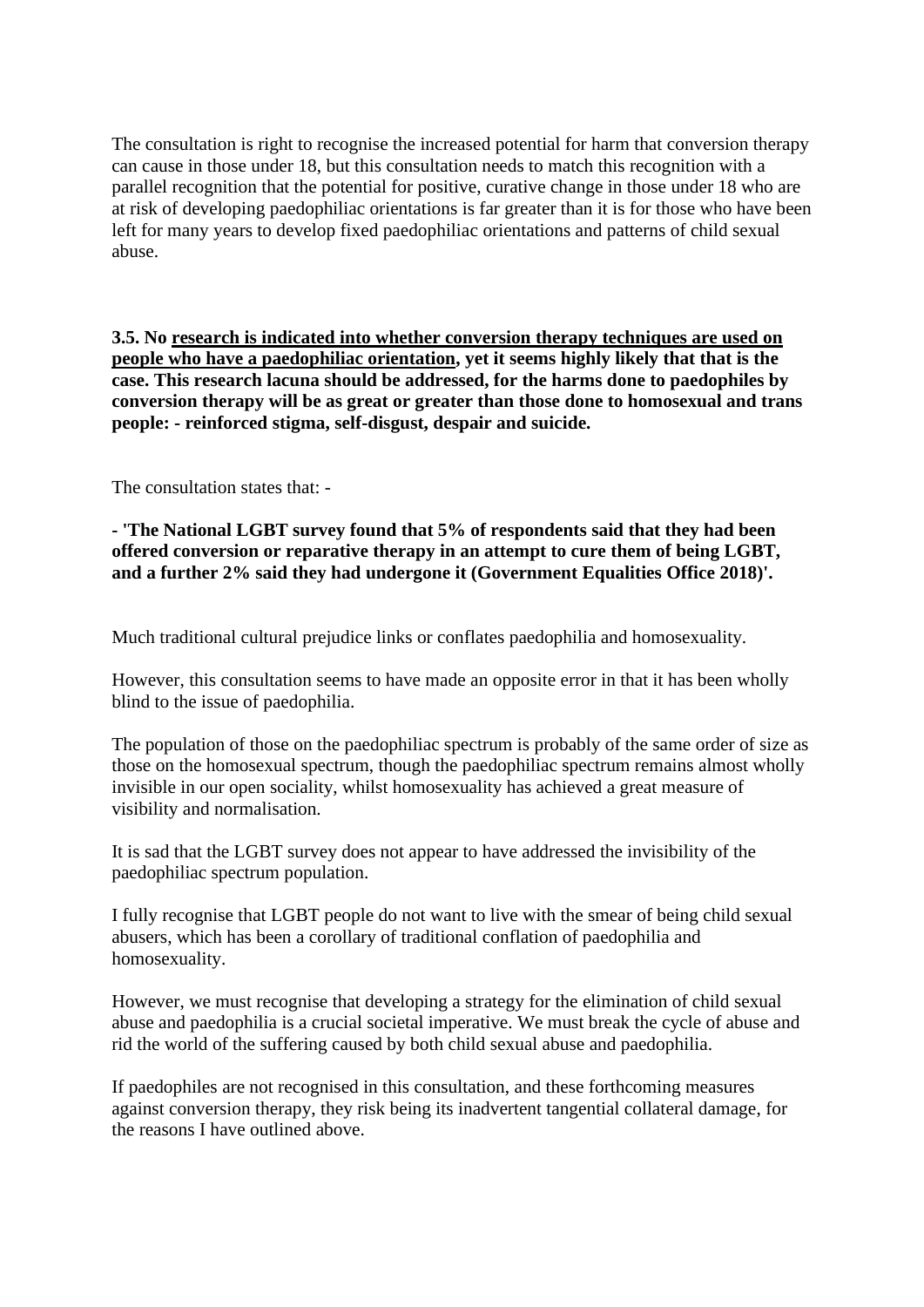#### **4. SUGGESTED MODIFICATIONS**

Below are some suggested formulations, which I hope will be embraced, to address the problems I have raised: -

- The Government accepts that it is likely that paedophiles and other sexual minorities, as well as LGBT people, may be targeted by, and damaged by, conversion therapy, and accepts the need for further research in this area.

- The Government makes a distinction between paedophilia as a psychic sexual orientation (which is unwilled and does not have to be acted on) and acts of child sexual abuse (which are mostly willed) and extends the lawful protections it proposes for LGBT victims of conversion therapy to other sexual minorities, and particularly to paedophiles.

- The Government recognises that sexual orientation is not innate, or is only partially innate, and that when a sexual orientation does not offer the possibility of adult-adult sexual expression and relations of adult-adult intimacy, commitment and love, as with the paedophiliac sexual orientation, it can be changed by its bearer, utilising consensual and explorative talking therapy.

- None of these proposals are intended to interfere with talking therapies which address in consensual and explorative ways paedophiles needs to change their adult-to-minor sexual orientations to adult-to-adult sexual orientations.

- The ban will complement the existing clinical regulatory framework and not override the independence of clinicians to support those who may be questioning if they are LGBT, or are seeking to change their paedophiliac sexual orientation by analytic exploration within a therapeutic relationship.

- The Government recognises both the enhanced risk of harm to those under 18 done by conversion therapy, and the enhanced potentials for positive therapeutic change which those under 18 possess. It will encourage talking treatments which address the therapeutic curative needs of those under 18 who are developing or have developed, paedophiliac sexual orientations.

- This government recognises the distinction between adult-to-adult sexual orientations, which are positive in their effects, and adult-to-minor, that is paedophiliac, sexual orientations which are harmful to their bearers, and harmful, if acted out, to children. We seek to provide much greater resources to services that offer long term explorative relational therapy to paedophiles who wish to rid themselves of this orientation.

<sup>i</sup> BELOW I include the following definitions given to me by a friend and ally who is a retired psychoanalyst.